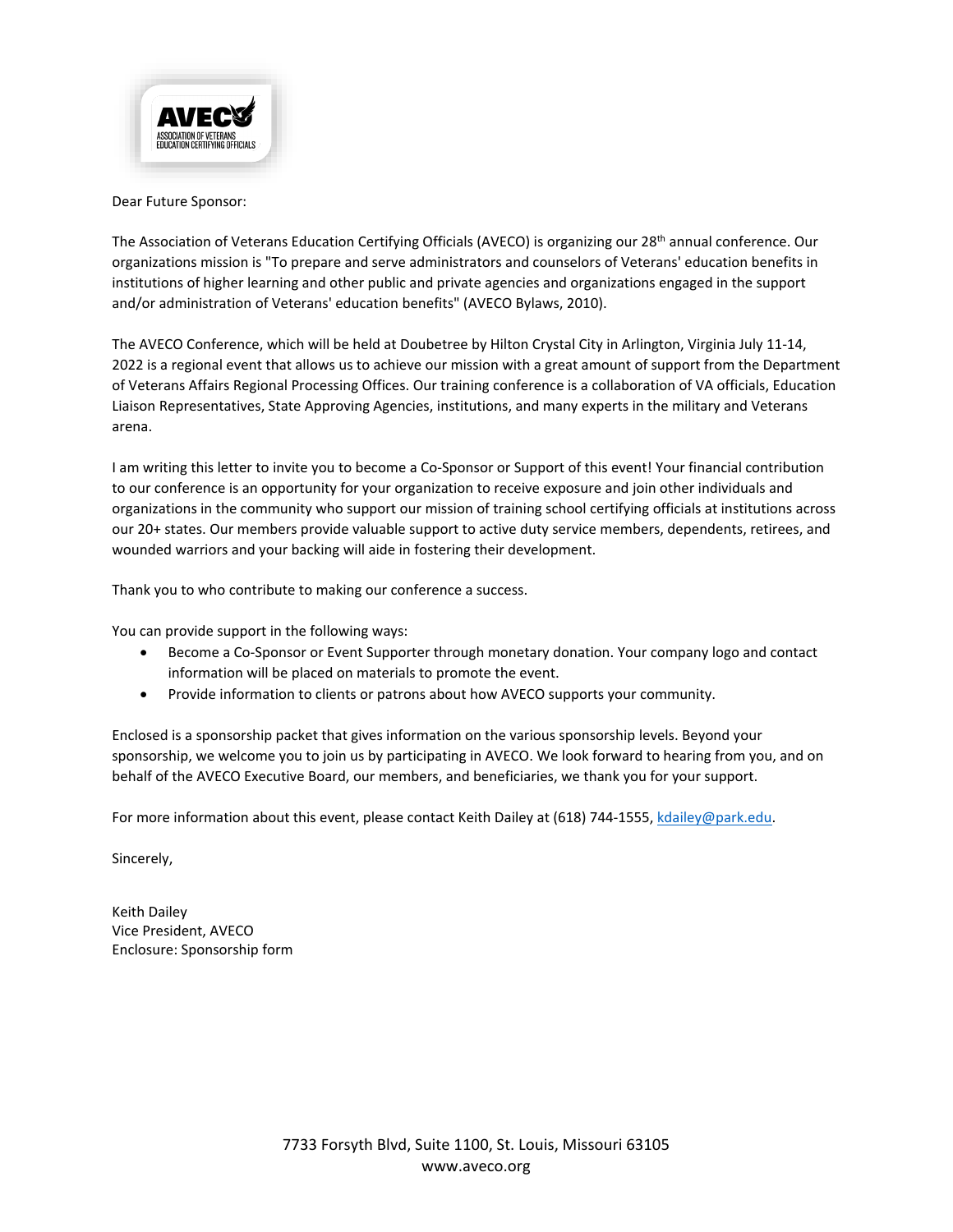

#### Who We Serve

We proudly serve all who have served in the uniformed services and their dependents. Thank you for your service and sacrifice to our country.

#### Why We Serve

"To prepare and serve administrators and counselors of veterans' education benefits in institutions of higher learning and other public and private agencies and organizations engaged in the support and/or administration of veterans' education benefits" (AVECO Bylaws, 2010).



We are able to achieve this mission with a great amount of support from the Department of Veterans Affairs Regional Processing Offices. Our training conference is a collaboration of VA officials, Education Liaison Representatives, State Approving Agencies, institutions, and many experts in the military and Veterans arena.

#### Why become an AVECO sponsor?

When you sponsor an AVECO event, we will ensure that this collaboration complements your existing brand values, strengthens your military and veteran mission and provide you with a platform to increase the positive community perception and credibility of your position of supporting our heroes. You will immediately reach more than 450 VA and higher education school representatives and more that 800,000 GI Bill beneficiaries.

BE a part of AVECO by…

- being a part of the Veterans Education Program
- being part of a 501c3 organization in support of our veterans
- being part of an organization that advocates for removing education barriers from military and veterans across the nation
- being part of educating our military, veterans, and veteran families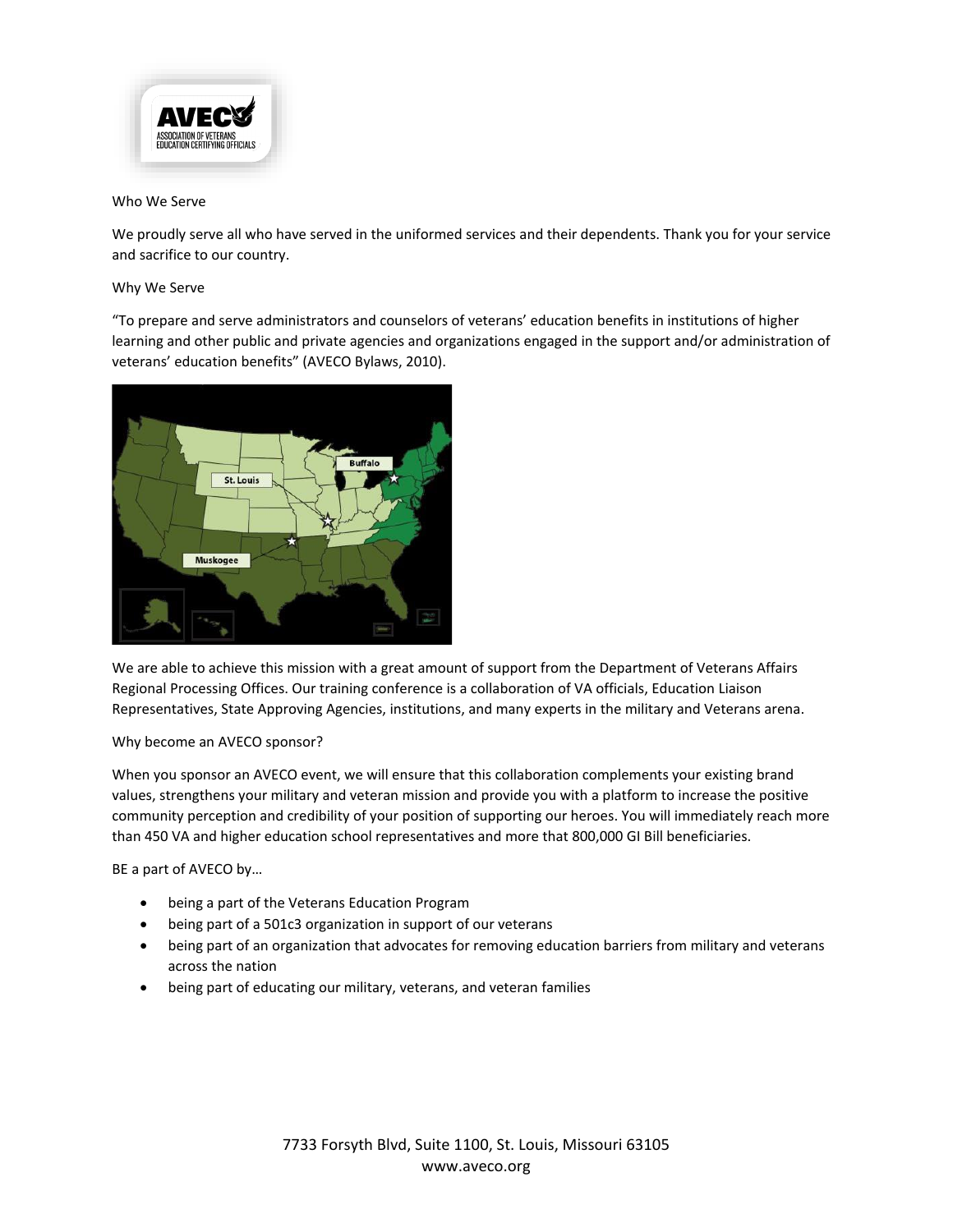

#### Event Sponsorship Opportunities

We offer four sponsorship opportunities to promote your brand and showcase new product to AVECO members at our DC conference which include:

- Hero
- Brave
- Valor
- Advocate
- Battle Buddy
- $\triangleright$  Hero: All day snacks (3 days) \$15,000
	- o Table runners featuring:
		- **Company logo**
		- Company contact information
		- Conference Registration Bags Display your company name or logo with the AVECO logo on each bag available at registration.
		- Conference App Your Company will have exclusive advertising in the mobile app available to all attendees. We will highlight your company as the top sponsor of AVECO in the mobile app and in materials promoting the mobile app to attendees
		- Representative and SWAG table
- Brave: Lunch Buffet \$10,000
	- o Table runners featuring:
		- **Company logo**
		- Company contact information
		- Water Bottles keep attendees hydrated by providing water bottles to attendees as they check-in at registration. Bonus - you will be helping the conference "go green" by sponsoring the reusable water bottles
		- SWAG table
- Valor: Dinner Buffet
	- o Table runners featuring:
		- **Company logo**
		- **Company contact information**
		- Conference Registration Bags Display your company name or logo with the AVECO logo on each bag available at registration.
		- Conference App Exclusive advertising of your company in the mobile app available to all attendees. We will highlight your company as the top sponsor of AVECO in the mobile app and in materials promoting the mobile app to attendees
		- SWAG table
- Advocate: Breakfast Buffet \$8,000
	- o Table runner featuring SCO Boot camp "First-Time Conference Attendees Kick-off Network Event" on Monday morning. As the sponsor, you can provide materials to be distributed during this event such as pens, pads, etc. with your logo and contact information for attendees. (Approximately 350 required)
	- o SWAG table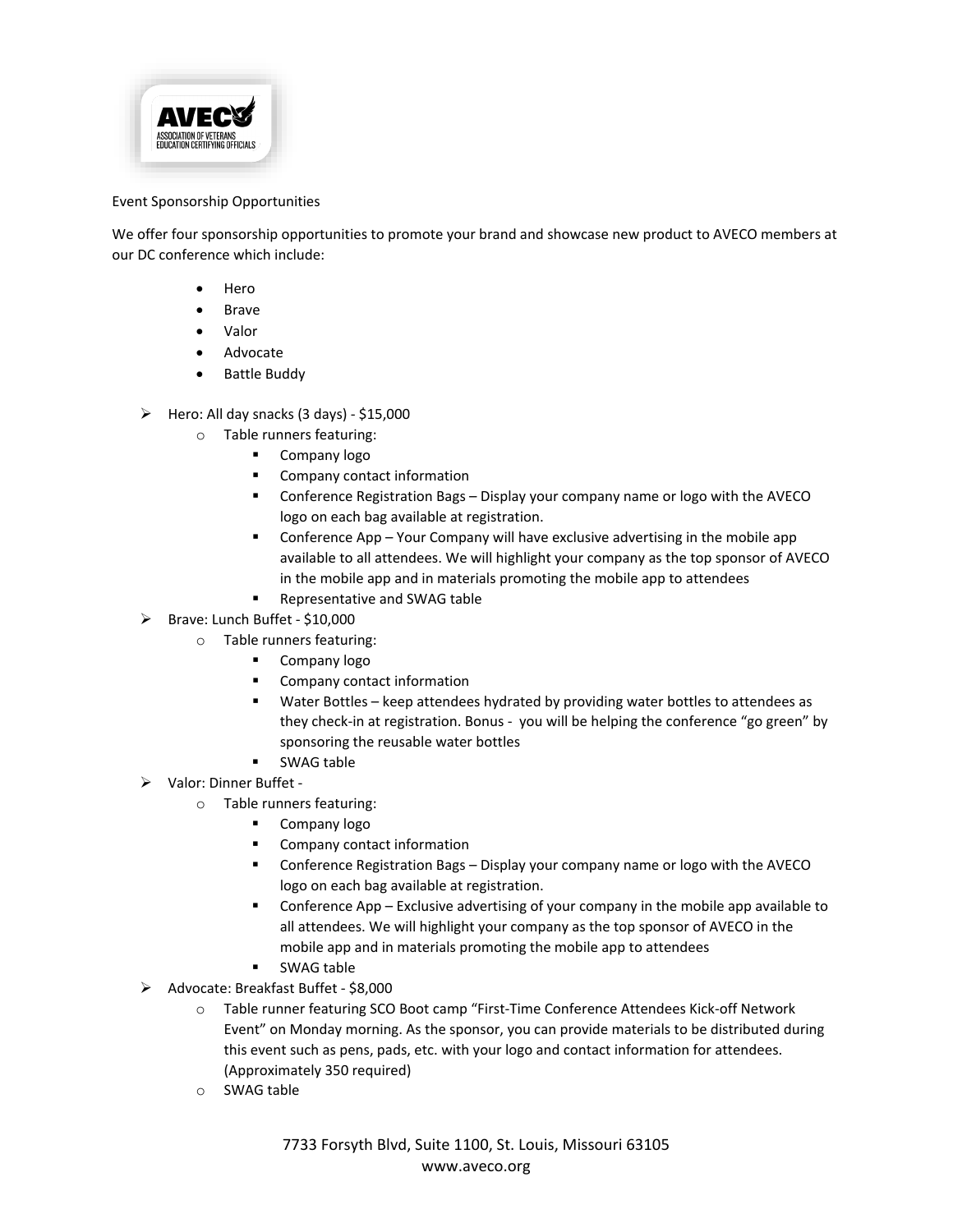

- > Battle Buddy: Movie Night Snacks \$3,000
	- o Table runner
		- **•** Company logo
		- **Company contact information**
		- SWAG table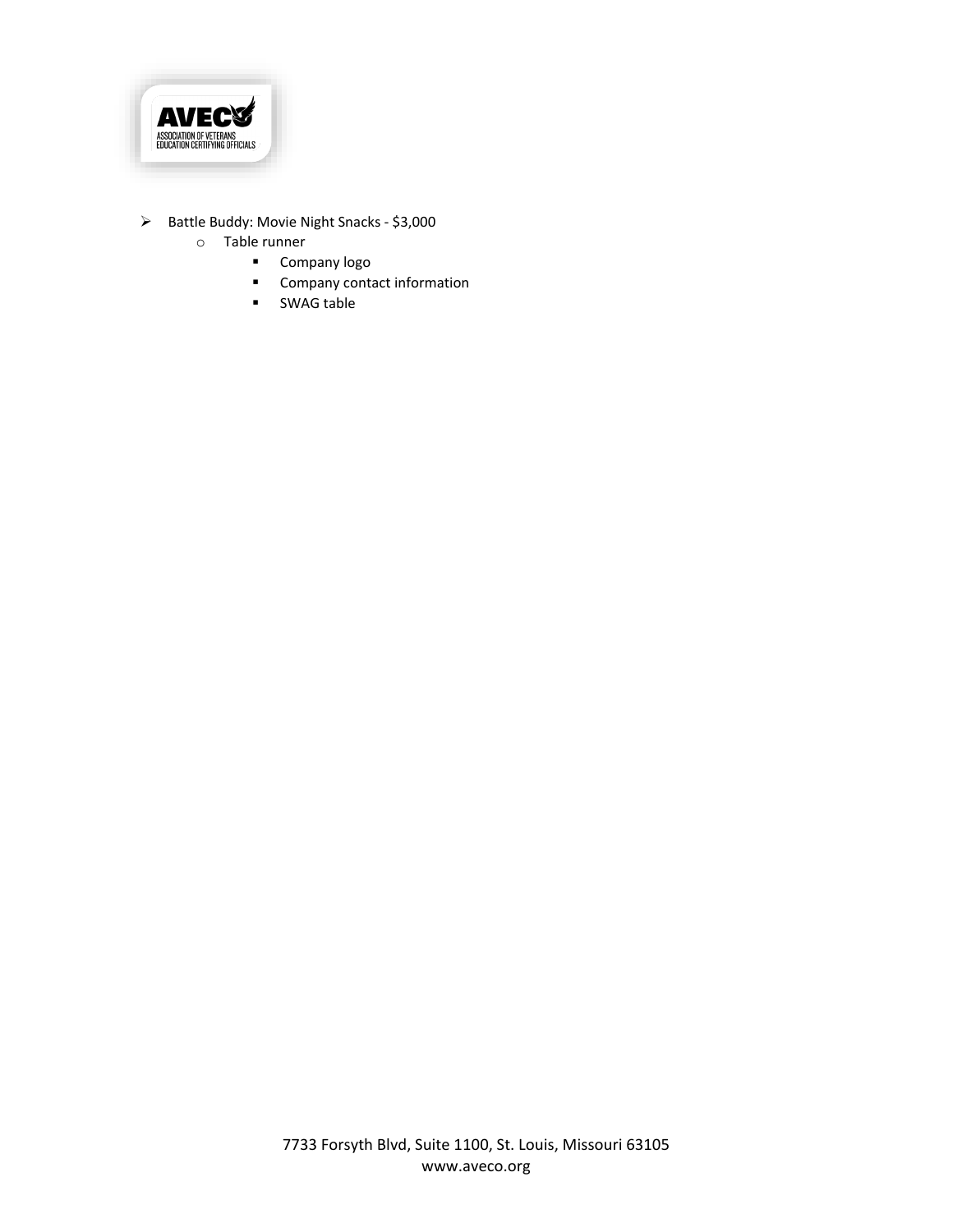# **President**

Andrea Wheeler DeVry University 1200 East Diehl Rd Naperville, IL 60563 Phone - 630-645-6157 andrea.wheeler@devry.edu

# **Member at Large**

Tyler Tobyne Tiffin University 155 Miami Street Tiffin, OH 44883 Phone - 567-268-6053 tobynet@tiffin.edu

#### **Vice-President**

Keith Dailey Park University 404 W Martin St Scott AFB, IL 62225 Phone - 618-744-1555 Fax - 618-744-9698 kdailey@park.edu

#### **Member at Large**

Claire Turner Southern New Hampshire University 2500 N River Rd Manchester, NH 03106 Phone - 603-626-9100 ext 2728 Fax - 603-645-9667 c.turner@snhu.edu

# **Secretary**

Danielle Downs\* Lake Land College 5001 Lake Land Blvd Mattoon, IL 61938 Phone - 217-234-5255 Fax - 217-234-5018 ddowns@lakelandcollege.edu

# **Member at Large**

Tamarkius Roby Lincoln University Wright Hall, Roon #101 1570 Baltimore Pike Lincoln University, PA 19352 Phone - 484-365-7950 Fax - 484-365-7971 troby@lincoln.edu

#### **Treasurer**

Position being covered by Danielle Downs as present.

#### **Member at Large**

Brian Lewis-Hardy MyComputerCareer 346 Raleigh Street Holly Springs, NC 27540 brianl@mycomputercareer.edu

#### **Member at Large**

Melissa Frappier Sourthern New Hampshire University 2500 N. River Rd Manchester, NH 03106 Phone - 603-314-7831 [m.frappier@sn](mailto:c.turner@snhu.edu)hu.edu

# **Member at Large**

Sarah Helmick Kent State University PO Box 5190 Kent, OH 44242 Phone - 330-672-8586 [shelm](mailto:smhardester@salisbury.edu)ick@kent.edu

#### **Member at Large**

Shannon Hardester

Salisbury University Holloway Hall Room 125 1101 Camden Ave. Salisbury, MD 21801 [Phone - 410-54](mailto:troby@lincoln.edu)3-6189 smhardester@salisbury.edu

# **Past President**

Kristina Taylor

Parkland College 2400 W Bradley Ave Champaign, IL 61821 Phone - 217-351-2228 Fax - 217-353-2640 ktaylor@parkland.edu

**Member at Large**

Cheryl Kennedy [Webster University](mailto:brianl@mycomputercareer.edu) 470 East Lockwood Ave St. Louis, MO 63119 Phone - 314-288-7539 cherylkennedy30@webster.edu

#### **AVECO Registered Agent**

Jeffrey P. Duke Duke Legal,LLC 7733 Forsyth Blvd, Suite 1100 St Louis, MO 63105 Phone - 314-296-6080 Fax - 314-584-5074

Updated 5/9/2022 \*Past President

# **2021-2022 AVECO BOARD of DIRECTORS**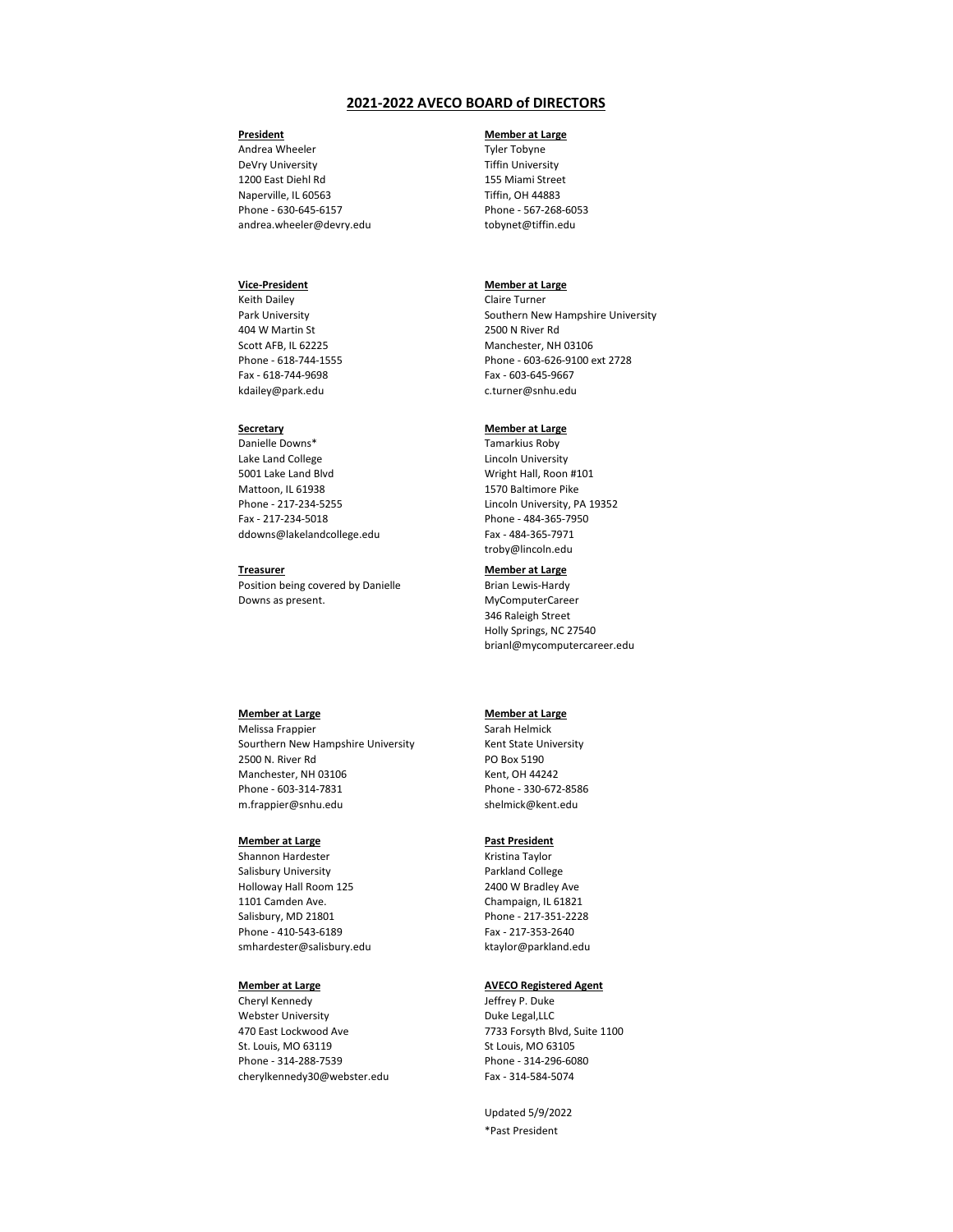

# Sponsorship Agreement Form

The Association of Veterans Education Certifying Officials (AVECO) is an organization that strives "to prepare and serve administrators and counselors of Veterans' education benefits in institutions of higher learning and other public and private agencies and organizations engaged in the support and/or administration of Veterans' education benefits" *(AVECO Bylaws, 2010)* Thank you for supporting AVECO as our newest sponsor in our efforts to provide professional continuing education opportunities to our members in higher education.

To solidify our agreement Please complete the Sponsorship Registration Form below. To ensure timely processing and printing of products, please ensure that you have submitted your registration at least **one** month prior to the start of the conference.

# **SPONSORSHIP LEVEL SELECTION**

*Please select your sponsorship category below. You may refer to the official AVECO sponsorship packet for details. Each level includes placement of your company's logo and website link on the AVECO website and the conferencing app, exhibitor space at conference onsite and online, and marketing placement at the selected event selected below:*

- □ **Hero Level:** All day snacks (3 days) \$15,000
- □ **Brave Level:** Lunch Buffet \$10,000
- □ **Valor Level:** Dinner Buffet \$10,000
- □ **Advocate Level:** Breakfast Buffet \$8,000
- □ **Battle Buddy Level:** Movie Night Snacks *(This event has been converted to a Welcome Reception for 2022)*

*Please type or print.*

| Total Amount of Due: \$____________                                                                                                    |                |        |  |
|----------------------------------------------------------------------------------------------------------------------------------------|----------------|--------|--|
|                                                                                                                                        | <b>PAYMENT</b> |        |  |
| Payment Method (circle/check one): Visa MC                                                                                             |                | Check* |  |
| *Make checks payable to AVECO (address below). FEIN: 13-4216708                                                                        |                |        |  |
| If you wish to make an ACH payment please email Danielle Downs at <u>aveco.org@gmail.com</u> to obtain AVECO's<br>banking information. |                |        |  |
|                                                                                                                                        |                |        |  |
|                                                                                                                                        |                |        |  |
|                                                                                                                                        |                |        |  |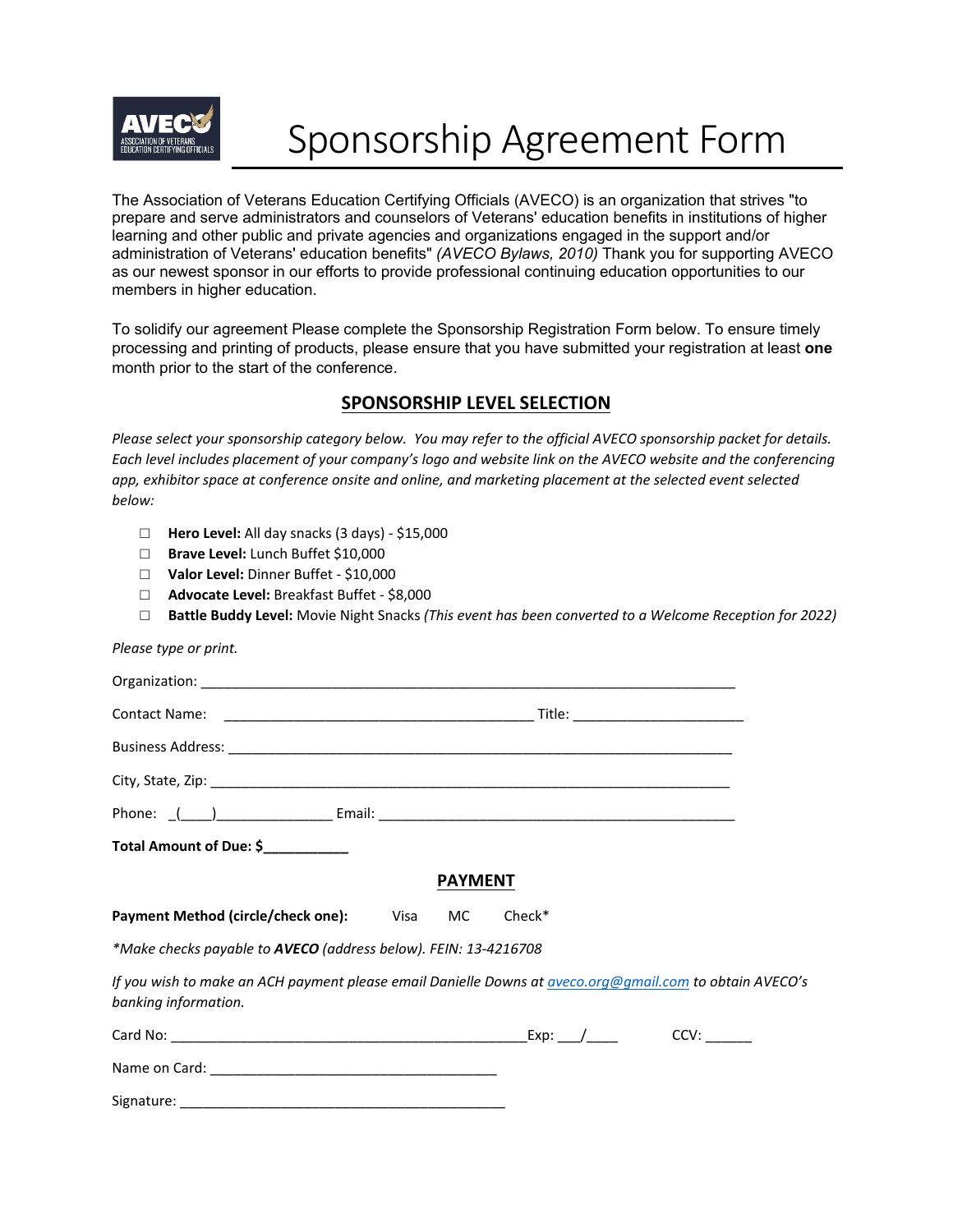# **MARKETING**

| Please forward you company's logo to the attention of Andrea Wheeler at aveco.org@gmail.com with the below |  |
|------------------------------------------------------------------------------------------------------------|--|
| file parameters.                                                                                           |  |

| Recommended image dimensions: 700px x 210px (Max 1000px x 1000px)<br><b>MA</b> |  |
|--------------------------------------------------------------------------------|--|
| Company website address to be used as hyperlink is                             |  |
| Preferred company contact for member questions<br>Phone (                      |  |

Any marketing materials outside of logo placement at events must be provided by the sponsor.

# **TERMS AND CONDITIONS**

The Sponsorship Agreement (the "Agreement") is entered into effective as of the data set forth on the signature page of this form (the "Effective Date") by and between Association of Veterans Education Certifying Official, a 501(c)(3) non-profit corporation ("AVECO") and

("Sponsor"). agree to terms listed and participation level selected above. By signing this agreement both parties agree to the following:

### 1. **SPONSOR DELIVERABLE**.

- a. **Sponsor Payments.** Sponsor will provide to AVECO the deliverable set forth in the Sponsorship Level Selection, Payment and Marketing sections of the form within ten (10) business days following the Effective Date.
- b. **AVECO Use of Sponsor Name and Logos**. The sponsor grants AVECO the non-exclusive right to use the Sponsor name and logos as part of conference communications, event marketing, advertising and marketing materials solely in connection with the AVECO Conference. Any such use shall be subject to the Sponsor's prior review and written consent. Sponsor reserves all rights not otherwise expressly granted herein. The license gives AVECO limited rights to use the Sponsor's name and logos. AVECO does not become owner of, and Sponsor retains title to, such Sponsor names and logos.

# 2. **AVECO DELIVERABLE**.

- a. **AVECO Deliverables**. After the Sponsor deliverables have been received and, if applicable, installed by AVECO, AVECO will provide to Sponsor the will adhere to the terms set in the Sponsorship Level Selection section of the Agreement form hereto and the Sponsorship [Information Packet](https://www.aveco.org/_files/ugd/82bd48_3dcf0e24e2c043b585ab3eab5f5b049f.pdf) found on the AVECO website.
- b. **Sponsor Use of AVECO Name and Logos**. AVECO grants Sponsor the non-exclusive right to use the AVECO's name and logos as part of press releases, marketing, advertising and promotional materials solely in connection with the Sponsor's sponsorship with AVECO. Any such use shall be subject to AVECO's prior review and written consent. AVECO reserves all rights not otherwise expressly granted herein. The license gives AVECO